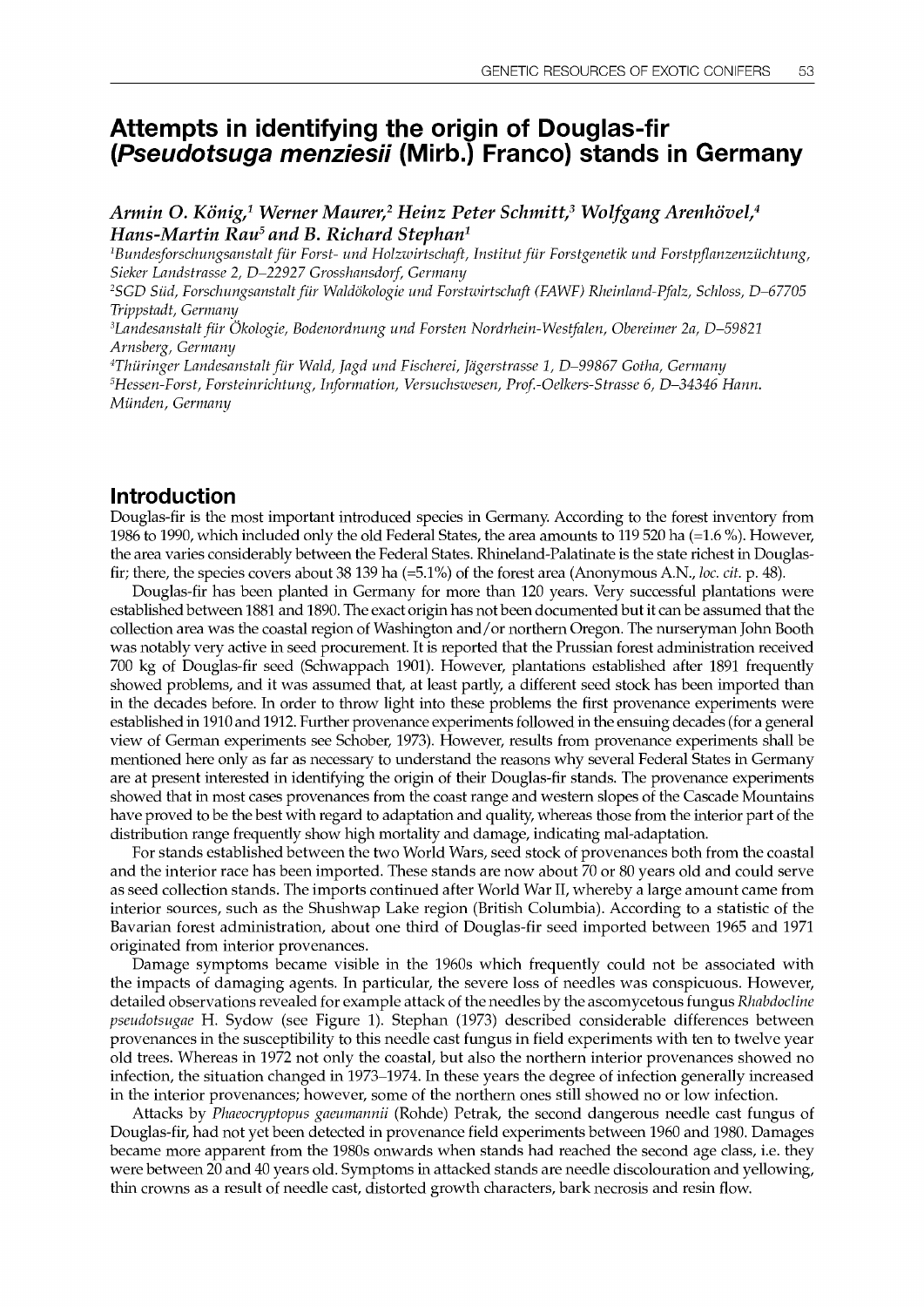

Figure 1. Douglas-fir needles infected by Rhabdocline pseudotsugae. The light grey spots are naturally yellow to orange and in the final stage show a rust-like colour (Photo: B.R. Stephan)

As one possible reason to explain the damages the 'manganese toxicity theory' had been formulated (Schöne 1997), which concludes that a surplus of manganese in the soil contributes to an excess of manganese content in the needles, resulting in a deficiency in phosphorus and magnesium uptake. Indeed, trees showing high damage symptoms had higher manganese levels in the needles. However, this theory could not be verified in all cases. Fertilization experiments did not result in more damaged trees and sound stands or trees were also found on soils with a high manganese content. Thus, ensuing studies focused more on a genetic background, namely on the question of seed origin.

Stephan (1998) assessed the number of fungal fruit bodies of Phaeocryptopus gaeumannii on needles of 22-year-old trees in four consecutive years (1987 to 1990) on 31 provenances of the International Union of Forest Research Organizations (IUFRO) collection. The heaviest attack showed provenances from the interior part of British Columbia. Southern interior provenances were generally less attacked, and coastal provenances showed an intermediate degree of infection. Interestingly, the annual loss of needles did not correspond with the annual number of fruit bodies on the retained needles.

## Silvicultural background

Several reasons have led to Germany's present interest in checking its stands and determining their probable region of origin:

- For about the past three decades, natural regeneration techniques have increasingly been applied in silviculture. As a consequence, less seed is needed, imports have decreased and the use of European Douglas-fir stands as seed source has gained importance.
- The majority of the original stands (old natural growth) in the Pacific Northwest, especially below 500 m a.s.l. has been cut. Therefore, the possibilities to collect in suitable stands are considerably reduced.
- The American tree seed certification scheme did and does not sufficiently fulfil European requirements and standards (Anonymous 1966, Fletcher *et al.* 1991). A national register comprising selected seed stands does not exist. For about 25 years, trade was carried out according to the OECD Scheme (OECD 1974) and only seed of the category 'source identified' was imported. However, Germany has experienced that sometimes interior provenances might have been declared falsely as coastal ones.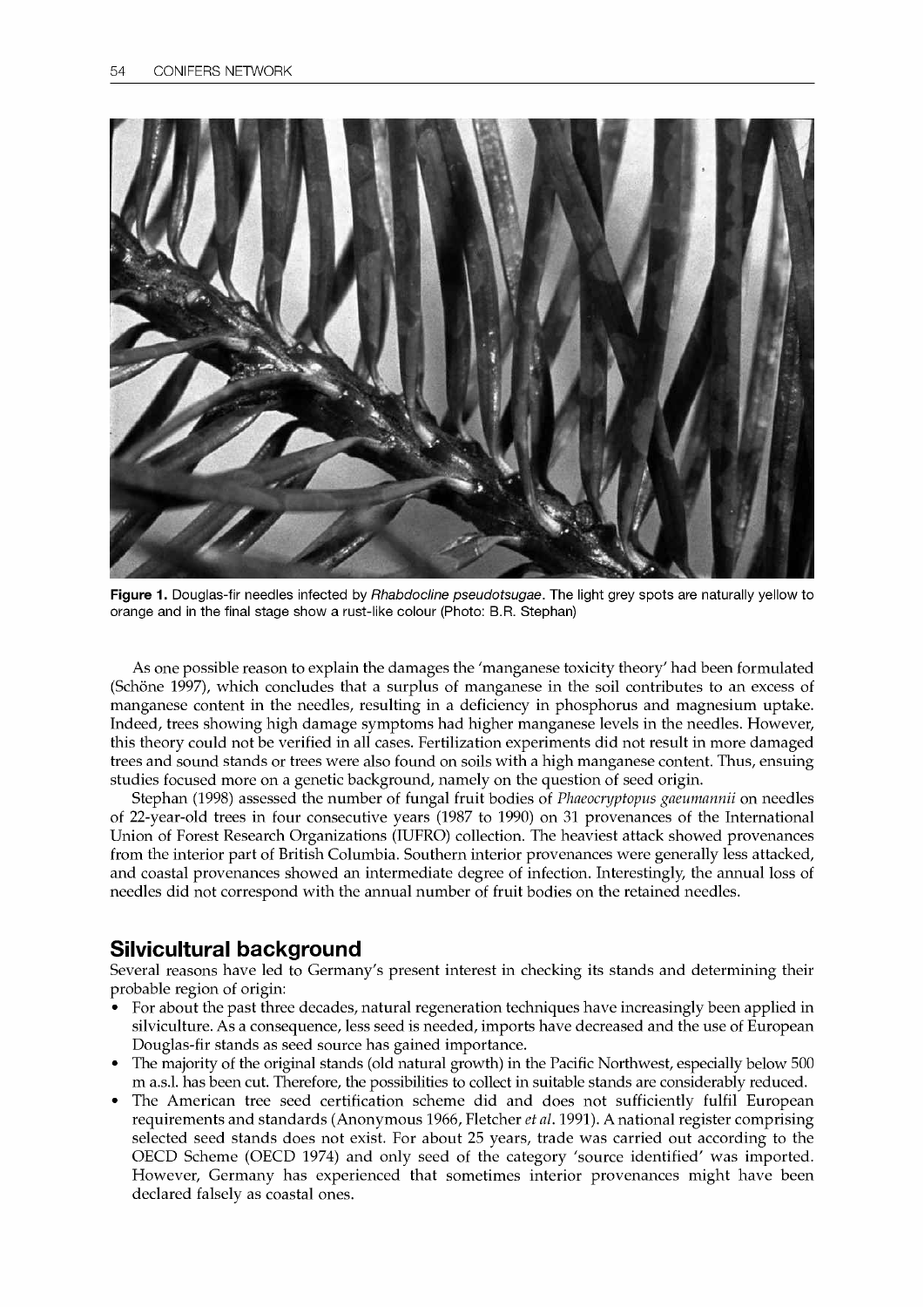- Several older Douglas-fir stands in Germany might have been integrated into the national register of approved seed stands before damage became evident. However, in the meantime sanitary status may have changed making a check necessary.
- Finally, several older stands of proper origin have proved to be outstanding in provenance experiments (landrace development).

Forest administrations do not want further unsuitable material to be propagated. Additionally, many stands planted after World War II have now achieved an age of 40 or more years and can therefore be approved and registered as seed stands. Consequently, several Federal States of Germany, e.g. Rhineland-Palatinate, Northrhine-Westphalia, Thuringia and Hesse are investigating numerous Douglas-fir stands both with regard to their silvicultural suitability as well as to their affiliation either to the variety Pseudotsuga menziesii (Mirb.) Franco var. menziesii (coastal race) or the variety P. menziesii var. glauca (Beiss.) Franco (interior race). This is done by using biochemical-genetic methods and by assessing phenotypic characters.

#### Isozyme studies

First results on range-wide patterns of allozyme variation in Douglas-fir have been published by Li and Adams (1989). They found different variation patterns for the coastal and the interior variety, and as well as for the northern and the southern part of the interior variety. In Austria and Germany, results from investigations on the variation of isozyme gene markers were published by Klumpp (1995) and Hoffmann and Geburek (1995). Due to the increasingly visible damage, comparative studies between damaged and healthy stands were also carried out in Germany (Leinemann 1996, 1998). The investigations are still going on in the Federal States of Rhineland-Palatinate (Leinemann and Maurer 1999), Northrine-Westphalia and Thuringia (Maurer et al. 2003; Schmitt et al. 2003).

In order to verify the differences between the coastal and the interior Douglas-fir races, eight provenances of each from the IUFRO collection were used as reference populations and analysed using isozyme techniques. The result was that at the gene locus 6-PGDH-A, the allele A3 occurs with high frequency in the coastal variety and low frequency in the interior variety (90% vs. 30%), whereas the reverse (4% vs. 60%) is valid for allele A6 (Figure 2) (Leinemann 1997). Variation ranges are not overlapping; therefore, the method is well suited to discriminate between the two varieties. Other isozyme loci, like ACO, also showed different allele frequencies but will not be further considered here.



Figure 2. Mean frequencies of the alleles A3, A6 and rare alleles for the enzyme gene locus 6-PGDH-A for the coastal and interior race derived from 16 IUFRO provenances which served as reference populations (after Leinemann and Maurer 1999).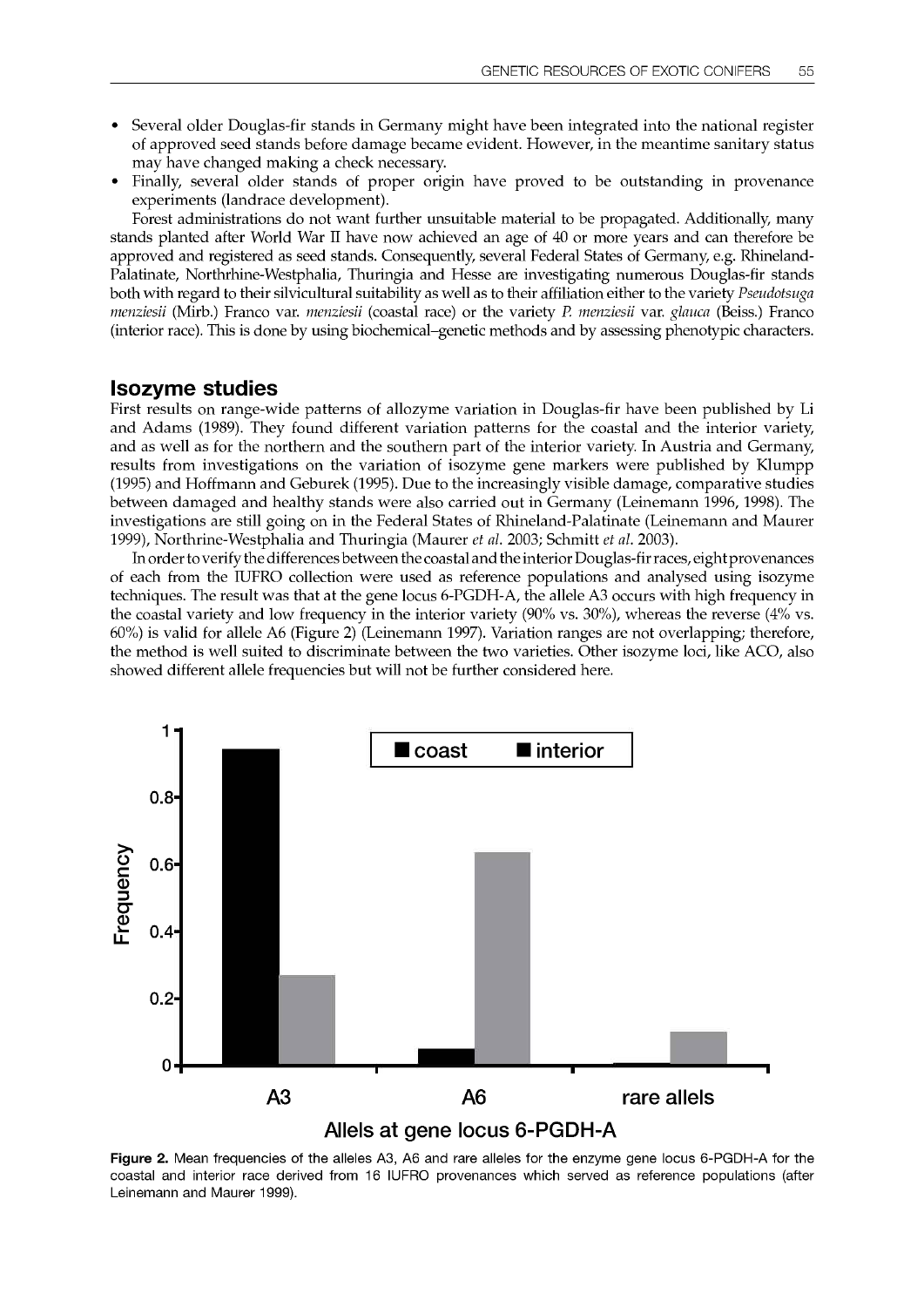Two examples may illustrate the situation. The genetic profile of a stand with heavy damage symptoms (Dreis in Rhineland-Palatinate) shows high conformity to that of the reference profile of the interior variety (Figure 3). Consequently it can easily be associated with the interior race. However, in the past seed might have been mixed or some cultures with failed patches might have been completed by replanting with different provenances. Thus, a mixture of races might have resulted, as is assumed for the stand Mayen in Rhineland-Palatinate because it shows an intermediate profile. In this case the proportions belonging to the coastal and interior race, respectively, may be calculated by a formula developed by Bernstein (for details see Leinemann and Maurer, 1999). In the case of a mixed stand of good quality, Northrhine-Westphalia has decided to approve it as seed stand if at least 80 % of the trees belong to the coastal variety.



Figure 3. Genetic profiles of the coastal (left-hand columns) and interior race (right-hand columns) and two German Douglas-fir stands with regard to the 6-PGDH-A gene locus. The genetic structure of the ill stand Dreis conforms to that of the interior reference population. The genetic structure of the stand Mayen indicates a mixture of both races (after Leinemann and Maurer 1999).

# Morphological characters for judging silvicultural suitability

The Federal State of Hesse based the valuation of silvicultural suitability of stands (for further propagation) on morphological traits. Rau (2002) described eight criteria which indicate mal-adaptation of a provenance:

- Needle discolouration
- Heavy needle cast (only one to two age groups on the branches)
- Heavy branchiness (extraordinary, many and notably thick branches in relation to stem diameter and growing space)
- Bad stem form (extraordinarily high proportion of trees with remarkable bends)
- Bark remarkably fissured and coarse, often grey and connected, with swellings and coarse branches
- Resin flow on the stem up into the crown which is not caused by artificial pruning
- Early and heavy fructification
- $\bullet$ High losses after the establishment phase, even on sites well suited for Douglas-fir.

Figures 4-8 show examples of desired and undesired characters of Douglas-fir trees. Note that these examples cannot be considered in all cases to be representative for the provenance mentioned.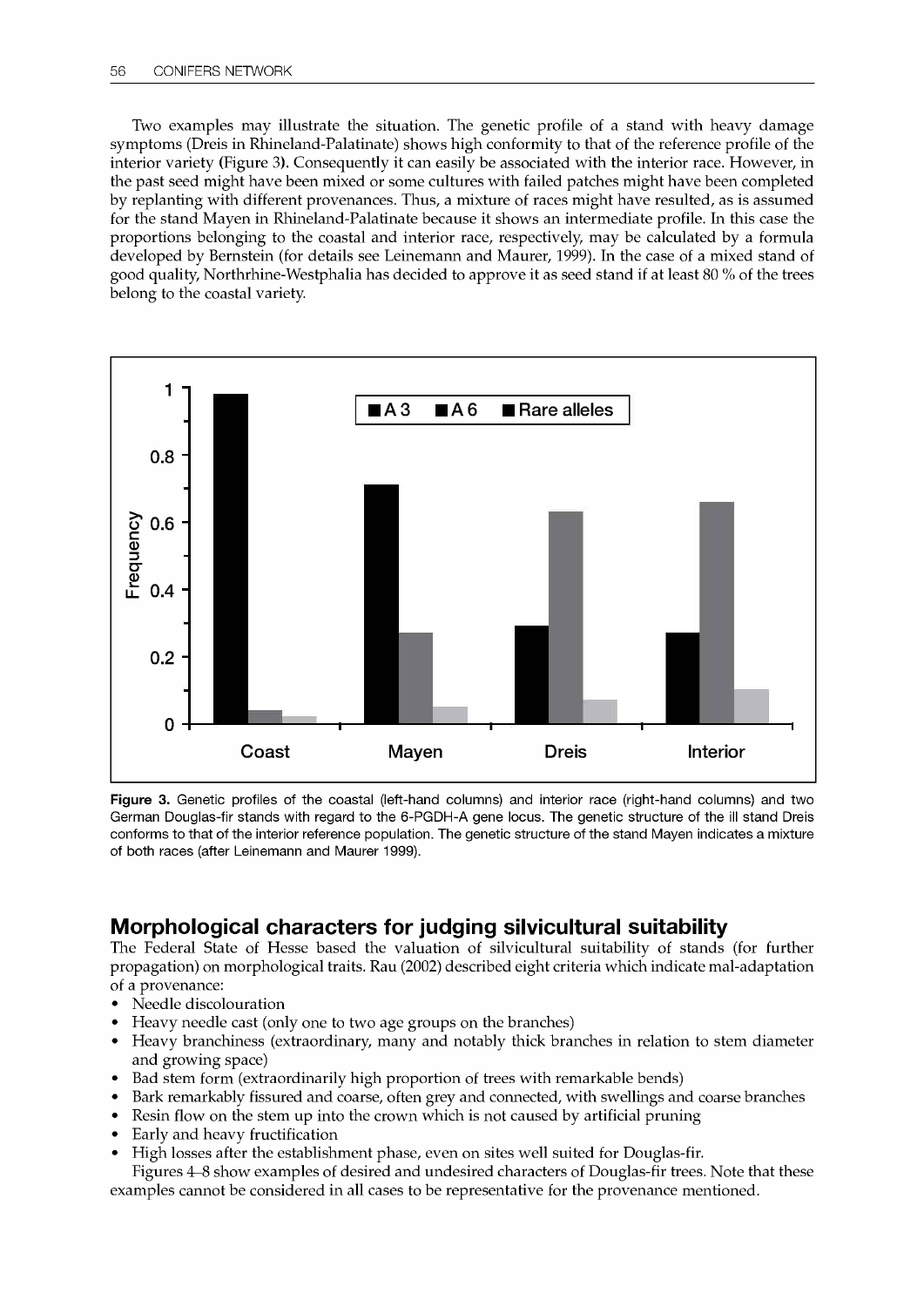

Figure 4. Douglas-fir stem with fine bark (IUFRO no. 1001, Stoner, BC) (Photo: E. Burchard).



Figure 5. Stem with undesired characters: bends, bumps and coarse, fissured bark (IUFRO no. 1031, Gold River, BC) (Photo: E. Burchard).



Figure 6. Douglas-fir originating from the Olympic Peninsula with fine branching in the forest district of Gahrenberg (Photo: Hessen-Forst, Forsteinrichtung, Information, Versuchswesen).



Figure 7. Heavy branching (IUFRO no. 1047, Concrete, WA) (Photo: E. Burchard).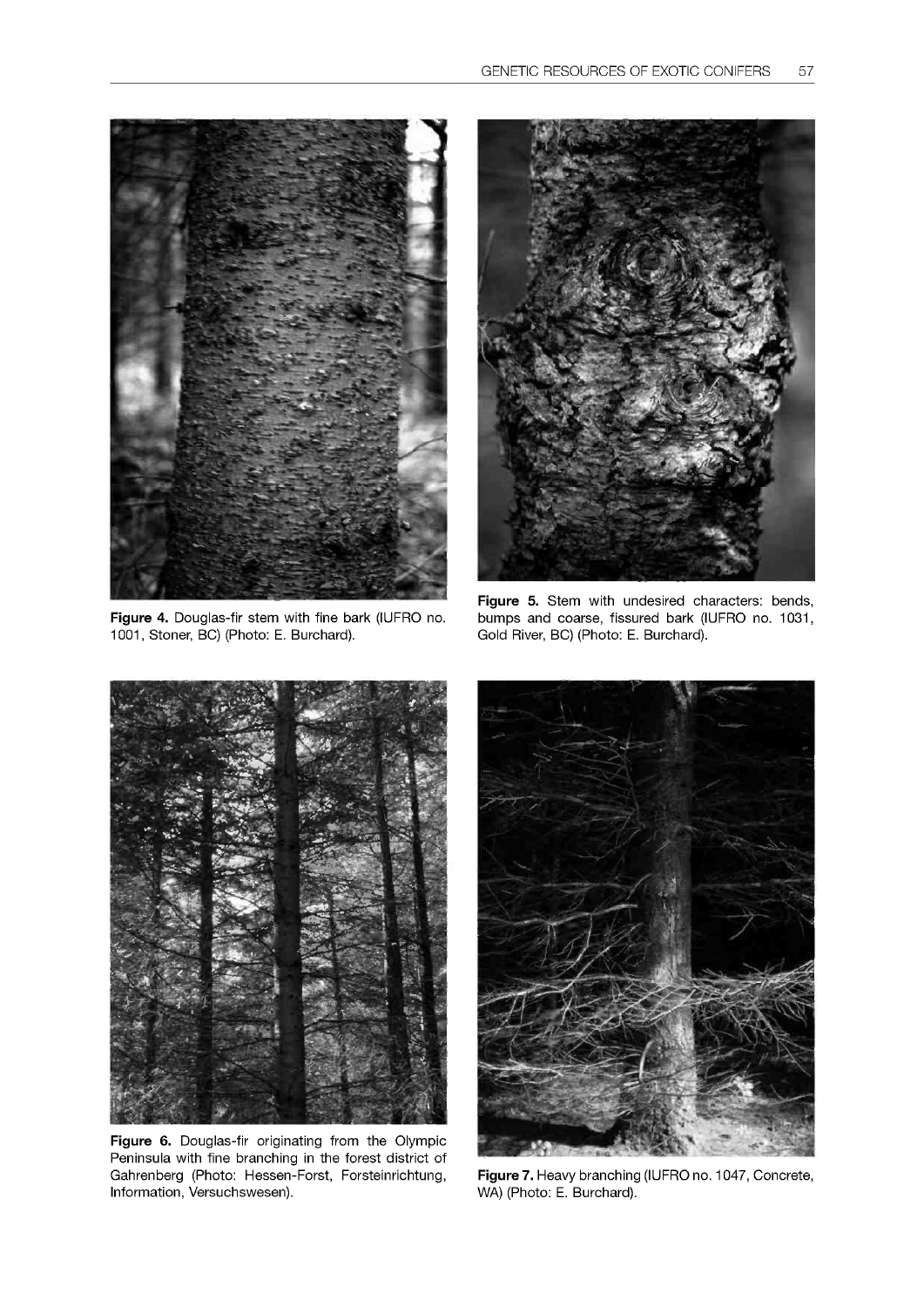

Figure 8. Douglas-fir trees with good (left, IUFRO no. 1005, Williams Lake, BC) and bad (right, IUFRO no. 1018, Salmon Arm, BC) stem forms (Photo: E. Burchard).

## **Results**

In Germany, the minimum legal requirements for a Douglas-fir stand to be approved as seed stand are, among others, an area of at least 0.25 ha, comprising at least 40 trees and an age of 40 years. Despite these requirements, most of the stands checked were larger than the minimum area. If smaller stands were included (as in Thuringia), and if they were identified as being of coastal origin, the intention was to select trees for seed orchards in these reduced populations. Hesse carried out its field inspections in stands larger than one hectare and included plantations younger than 40 years. Results of the study are summarized in Table 1.

| <b>Federal State</b>        | Criteria                                 | No. seed            | No. other           | Area                | Interior            |
|-----------------------------|------------------------------------------|---------------------|---------------------|---------------------|---------------------|
|                             | (area, age)                              | stands <sup>t</sup> | stands <sup>‡</sup> | $(ha)$ <sup>§</sup> | origin <sup>1</sup> |
| <b>Rhineland-Palatinate</b> | $>0.25$ ha, $>40$ years                  | 38                  | 17                  | ~100                | 9%                  |
| Northrhine-Westphalia       | $>0.25$ ha, $>40$ years,<br>>50 trees/ha | 91                  | 39                  | ~220                | 27%                 |
| Thuringia                   | $\overline{\phantom{a}}$                 | 23                  | 12                  | 20                  | 16%                 |
| Hesse                       | $>1$ ha, $>20$ years                     |                     | Total no. 555       | ~1200               | 115 stands          |

#### Table 1. Studied Douglas-fir stands: summary data

t Number of seed stands checked

t Number of other populations included

§ Total area of checked stands

t Percentage/number identified as populations of interior origin

-= no data available

# **Conclusions**

Due to their excellent performance, numerous old European Douglas-fir stands can be considered as a very valuable genetic resource and should therefore be used for seed collections or for natural regeneration,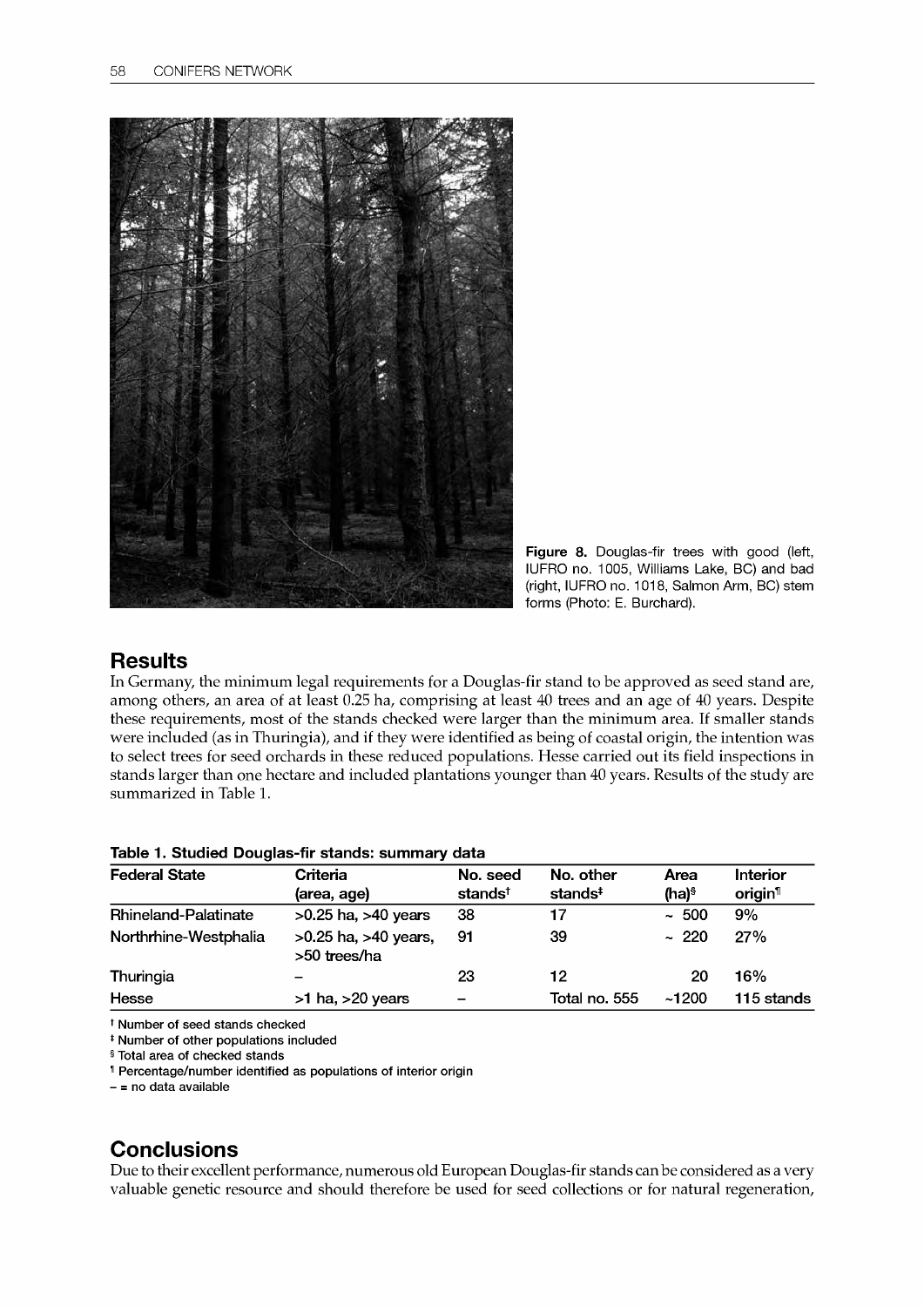as long as their population size is in accordance with legal regulations. However, many stands have also been established using unsuitable provenances, mainly from the interior distribution range of the species. Damages which have not been registered at young ages may become serious at more advanced ages. Forest administrations attempt to avoid natural regeneration of these unsuited stands as well as their use as seed collection stands. In addition to the visual assessment of stands with regard to their performance and health, isozyme analyses have proved to be a valuable tool to discriminate between coastal and interior races. For pure stands, affiliation to one of the races is no problem. In the case of racial mixtures the proportions of trees belonging either to the coastal or interior race, can be estimated. An affiliation of individual trees to a race is not possible. Nevertheless, it must also be mentioned that in years favourable for the development of needle cast fungi, infections have also been observed in stands belonging to the coastal race. However, as a rule these stands recover in the ensuing years.

In recent years, several hundred stands have been checked with regard to their silvicultural suitability and their race affiliation. In this way, Germany is increasingly using genetic resources of Douglas-fir of approved value.

### References

- Anonymous. 1966. Tree seed zone map (Washington, Oregon). Western Forest Tree Seed Council, Portland, Oregon, USA.
- Anonymous A.N. Bundeswaldinventur 1986–1990. Inventurbericht und Übersichtstabellen für das Bundesgebiet nach dem Gebietsstand bis zum 3.10.1990 einschliefglich Berlin (West). Band 1. Der Bundesminister für Ernährung, Landwirtschaft und Forsten, Bonn.
- Fletcher AM, Bastien JC, Nanson A. 1991. Douglas-fir seed sources-field inspection: Washington, Oregon and Northern California. Combined report of surveys carried out between 1988 and 1991. Commission of the European Communities, Brussels. 17 p. + VII appendices.
- Hoffmann C, Geburek T. 1995. Allozyme variation of indigeneous Douglas-fir populations and their descendants in Germany. Silvae Genetica 44:222-225.
- Klumpp R. 1995. Area-specific variations of isozyme gene markers in Douglas-fir. In: Baradat P, Adams WT, Müller-Stark G, editors. Population genetics and genetic conservation of forest trees. SPB Academic Publishing by, Amsterdam. pp. 193-198.
- Leinemann L. 1996. Genetic differentiation of damaged and healthy Douglas-fir stands in Rheinland-Pfalz with respect to their origin. Silvae Genetica 45:205-206.
- Leinemann L. 1997. Genetische Strukturen gesunder und geschädigter Douglasienbestände in Rheinland-Pfalz. In: Maurer W, Tabel U, editors. Stand der Ursachenforschung zu Douglasienschäden-derzeitige Empfehlungen für die Praxis. Mitt. Forstl. Versuchsanstalt Rheinland-Pfalz, No. 41/97, Trippstadt. pp. 145-160.
- Leinemann L. 1998. Genetische Untersuchungen an Rassen der Douglasie (Pseudotsuga menziesii [Mirb.] Franco) am Beispiel gesunder und geschadigter Bestande. Gottingen Research Notes in Forest Genetics 23. 140 +XI pp.
- Leinemann L, Maurer W. 1999. Bedeutung von Isoenzymgenmarkern für den Anbau der Douglasie. Allgemeine Forst Zeitschrift/Der Wald 54:242-243.
- Li P, Adams WT. 1989. Range-wide patterns of allozyme variation in Douglas-fir (Pseudotsuga menziesii). Canadian Journal of Forest Research 19:149-161.
- Maurer WD, Schmitt HP, Arenhövel W, Bergmann F, Hosius B, Leinemann L. 2003. Unterscheidung der Küsten- und Inlands-Douglasie anhand genetischer Merkmale. Allgemeine Forst Zeitschrift/Der Wald 58:1290-1293.
- OECD. 1974. OECD Scheme for the control of forest reproductive material moving in international trade. Organisation for Economic Co-operation and Development, Paris. 21 p.
- Rau H-M. 2002. Merkmale problematischer Douglasien-Herkanfte. Allgemeine Forst Zeitschrift/Der Wald 57:1276-1277.
- Schmitt HP, Maurer WD, Arenhövel W, Bergmann F, Hosius B, Leinemann L. 2003. Genetische Inventuren an Douglasienbestanden. Allgemeine Forst Zeitschrift/Der Wald 58:1287-1289.
- Schober R. 1973. Ergebnisse von Douglasien-Provenienzversuchen in Deutschland. In: Proceedings of IUFRO W.P. meeting S2.02-05, Douglas-fir provenances, Sept. 3-5 1973, Göttingen. pp. 1-12.
- Schöne D. 1997. Nährstoffmängel, Wuchsanomalien und Manganüberschuss bei Douglasie im Mosel-Eifelraum. In: Maurer W, Tabel U, editors. Stand der Ursachenforschung zu Douglasienschadenderzeitige Empfehlungen für die Praxis. Mitt. Forstl. Versuchsanstalt Rheinland-Pfalz, Nr. 41/97, Trippstadt. pp. 76-106.